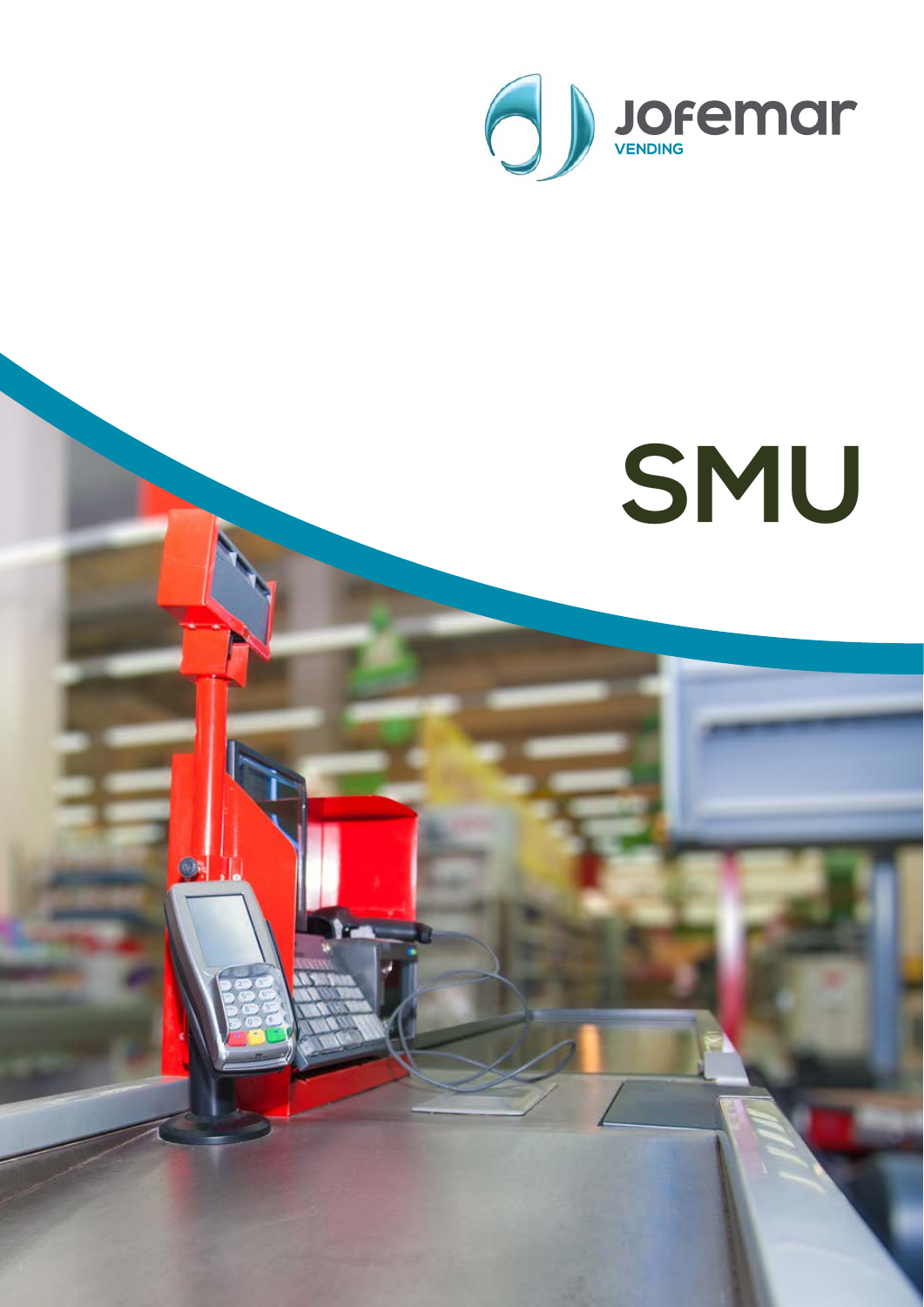



#### SMU SC





The new SMU is an automatic tobacco vending system equipped with state-of-the-art antitheft technology for supermarkets and retail stores. An essential tool towards increasing your business' security and avoiding losses. The system can be installed either next to or below the cash register conveyor belt, thereby optimising and decluttering the checkout counter. The Side Counter model and the Under Counter model are both compatible with the most commonly used checkout counter furniture. Once the customer has selected the products on a 21.5-inch touchscreen, they are delivered on the outfeed conveyor belt, right beside the cash register.

## **THEFT**

**TOUCHSCREEN** 

**PROTECTION** 



BETTER STOCK CONTROL



#### FEATURES

- Greater total capacity.
- Easily disassembled for repair.
- Quiet and efficient extraction system equipped with technology that accelerates the output speed.
- Sales control via 21.5-inch tablet, with no connection to the store cash register.
- Intuitive interface design that makes it easier for customers to select the product.
- Product output in both left/right directions.
- Adjustable number of selections.
- Simple recognition of product availability.
- Pipe tobacco dispensing.

#### **STRUCTURE**

- Modular installation.
- Different module positions for product supply.
- Superior ergonomics: easy access to restocking channels. • Inner lifting mechanism.

#### OPTIONS

- Side Counter / 880 mm High (parallel to the cash register conveyor belt)
- Under Counter / 726 mm High (beneath the cash register conveyor belt)
- Different tobacco packaging formats, such as BigPack or pouches.
- Control device to protect minors.
- Access to and management of sales, product and price information.

#### **BENEFITS**

- Better time and stock management.
- Optimisation of available business premises space.
- Increased anti-theft security.
- Provides the establishment with a new approach for incorporating additional advertising into the point of sale.

| <b>Side Counter</b>     | <b>SMU 74 SC 31</b>   | SMU 140 SC 60                    | SMU 140 SC 80 | <b>SMU 140 SC 80</b><br><b>Master</b><br>(side outlet) | ELEVATOR 111 High                |  |
|-------------------------|-----------------------|----------------------------------|---------------|--------------------------------------------------------|----------------------------------|--|
| Complete/Split channels | 10/21                 | 20/40                            | 0/80          | 0/80                                                   | N/A                              |  |
| Capacity                | 532                   | 1.040                            | 940           | 940                                                    | N/A                              |  |
| <b>Size</b>             | 740 x 880 x 520<br>mm | $1.400 \times 880 \times 520$ mm |               | $1.625 \times 1.111 \times 520$<br>mm                  | $215 \times 1.111 \times 520$ mm |  |
| Weight                  | 85 Kg                 | 150 kg                           |               | 196 Kg                                                 | 44 Kg                            |  |

| <b>Under Counter</b>    | <b>SMU 100 UC 43</b><br>Master<br>(front outlet) | <b>SMU 100 UC 43</b><br>Master<br>(side outlet) | <b>SMU 100 UC 43</b><br><b>Satellite</b> | <b>SMU 54 UC 22</b><br><b>Satellite</b> | <b>ELEVATOR</b><br>111 High          | <b>ELEVATOR</b><br>88 High |
|-------------------------|--------------------------------------------------|-------------------------------------------------|------------------------------------------|-----------------------------------------|--------------------------------------|----------------------------|
| Complete/Split channels | 13/30                                            | 13/30                                           | 13/30                                    | 7/15                                    | N/A                                  | N/A                        |
| Capacity                | 516                                              | 528                                             | 528                                      | 275                                     | N/A                                  | N/A                        |
| Size                    | $1.000 \times 1.110 \times$<br>745 mm            | $1.225 \times 880 \times 520$<br>mm             | 1.000 x 726 x 520<br>mm                  | $540 \times 726 \times 520$<br>mm       | $215 \times 1.111 \times 520$<br>mm. | 215 x 880 x 520<br>mm      |
| Weight                  | 154 Kg                                           | 147 Kg                                          | 108 Kg                                   | 64 kg                                   | 44 Ka                                | 37 Kg                      |

#### SMU UC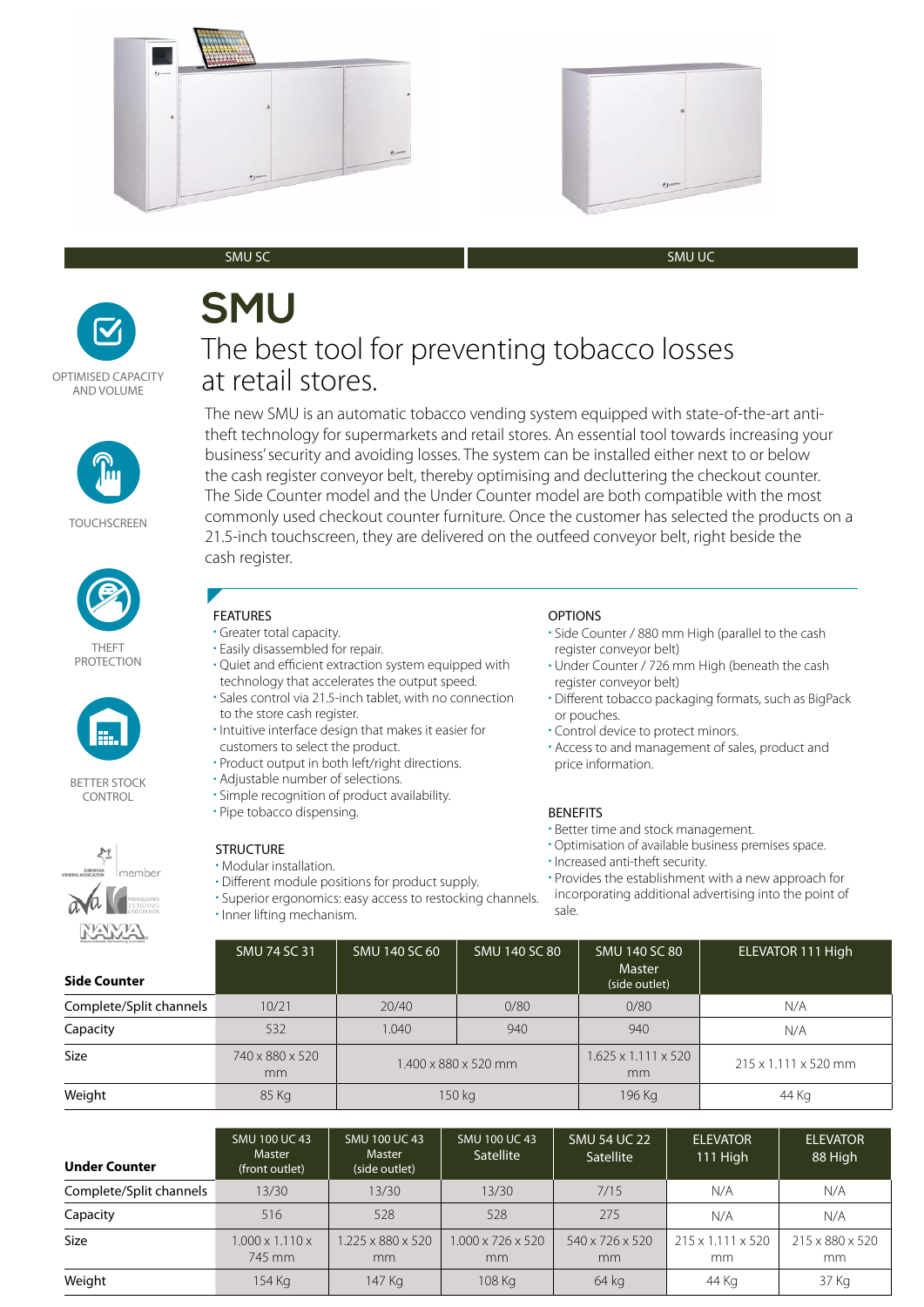



Door 1

╖









 

 $\overline{\mathbb{I}}$